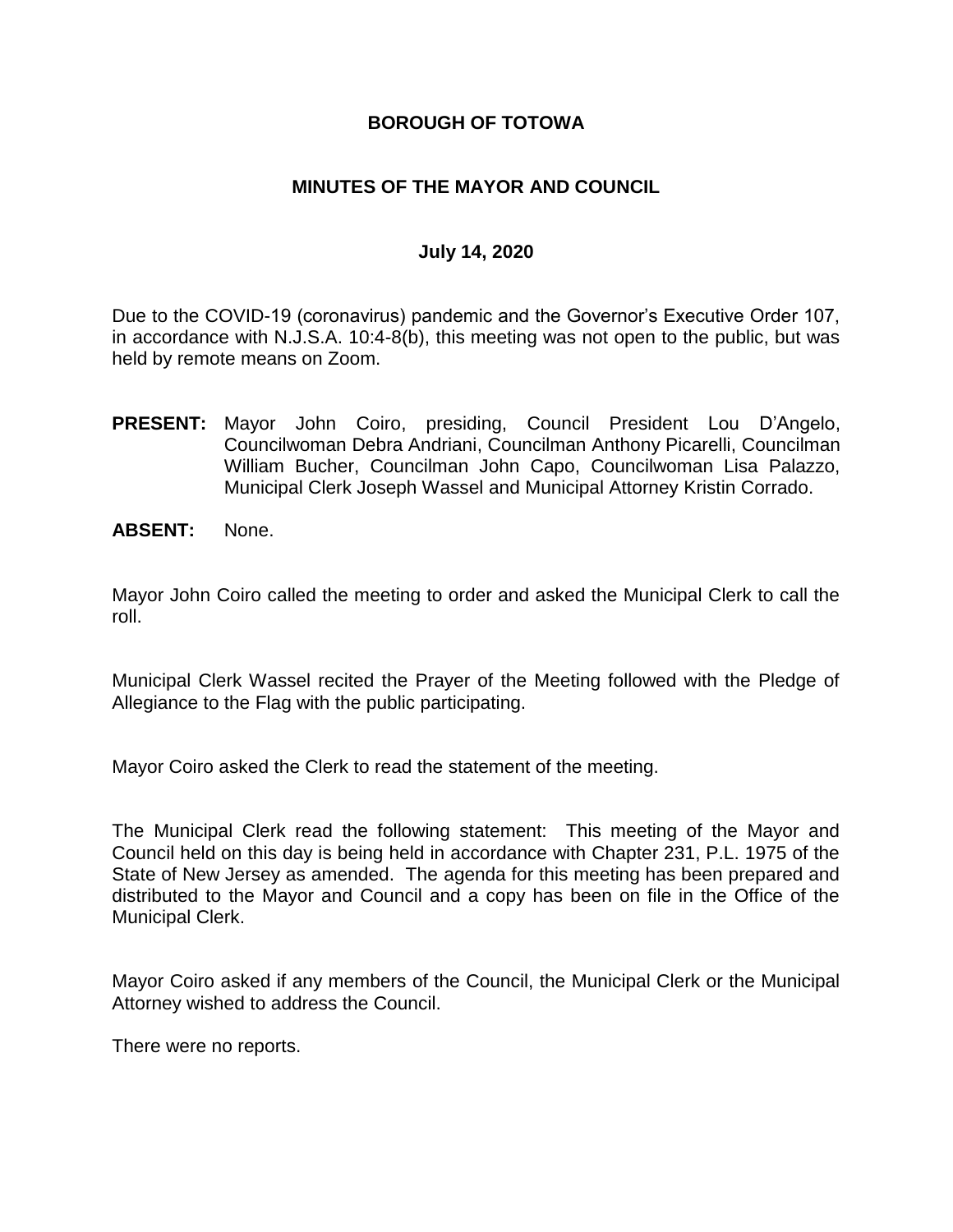Mayor Coiro asked if any citizens watching via Zoom wished to be heard on any matter.

## CITIZENS HEARD:

Mayor Coiro announced that we have not received any emailed questions pertaining to the public portion of the meeting through 7:30 p.m.

There was a motion by Councilman D'Angelo, seconded by Councilwoman Andriani to approve the Minutes of the Mayor and Council for the meeting of June 23, 2020. On roll call vote, all members of the Council present voted in the affirmative.

## COMMITTEE ON FINANCE:

There was a motion by Councilman Picarelli, seconded by Councilman D'Angelo to approve Resolution No. 2020-15 for the payment of bills. On roll call vote, all members of the Council present voted in the affirmative.

There was a motion by Councilman Picarelli, seconded by Councilman D'Angelo to adopt the following resolution authorizing the Treasurer to issue refunds to various property owners due to overpayment of 2nd Quarter 2020 taxes. On roll call vote, all members of the Council present voted in the affirmative.

## RESOLUTION

WHEREAS, there has been an overpayment of 2nd quarter 2020 taxes on the property listed below; and

WHEREAS, the taxpayer is entitled to a refund; and

WHEREAS, the chart sets forth the refund as follows:

| Block Lot      | <b>Property Owner</b>                                 | Payable To                      | Overpayment |
|----------------|-------------------------------------------------------|---------------------------------|-------------|
| $9.03 \quad 5$ | 22 Cumberland Ave.<br>Abed R. Ayesh &<br>Leena Sawwan | Abed R. Ayesh &<br>Leena Sawwan | \$4,643.00  |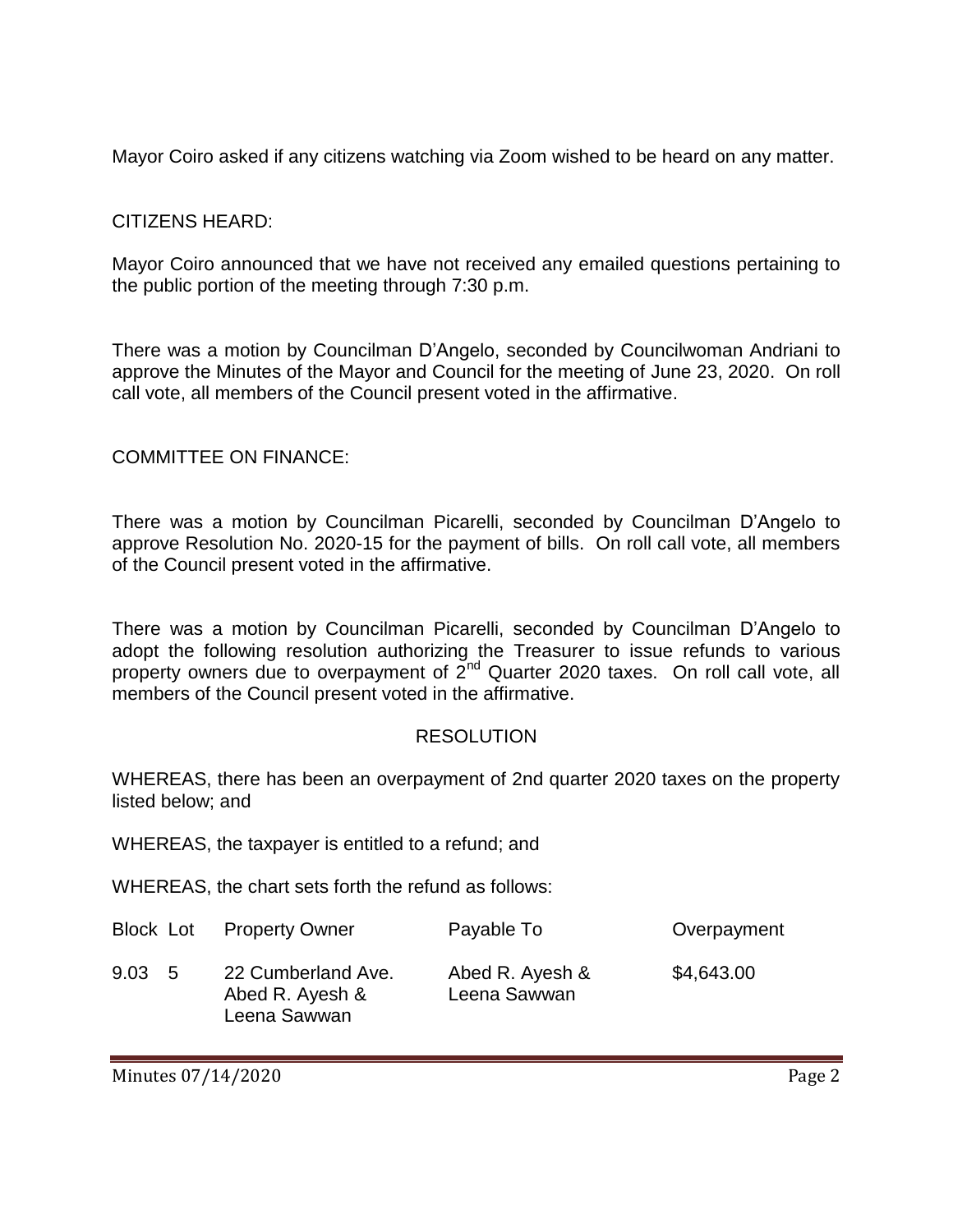NOW, THEREFORE, BE IT RESOLVED, that the overpayment shall be refunded to the taxpayer, as stated above, and the Treasurer is authorized to issue separate checks for the refunds, which shall be paid to the stated property or taxing authority.

There was a motion by Councilman Picarelli, seconded by Councilman D'Angelo to adopt the following resolution to effectuate the redemption of Tax Sale Certificate Number 18000007 for 434 Union Boulevard, Block 103, Lot 10.03. On roll call vote, all members of the Council present voted in the affirmative.

## RESOLUTION

Tax Sale Certificate Number 18000007 Block 103, Lot 10.03

Property: 434 Union Boulevard, Totowa, New Jersey 07512 Owner: William Ng

WHEREAS, at the Municipal Tax Sale on October 25, 2018, a lien was sold on Block 103, Lot 10.03; and

WHEREAS, this lien known as Tax Sale Certificate Number 18000007, was sold to US Bank Cust for Tower DB VIII for a 18% redemption fee and no premium; and

WHEREAS, William Ng, the owner of the property, has effected redemption of Tax Sale Certificate Number 18000007 in the amount of \$55,228.36 as of July 14, 2020.

NOW, THEREFORE, BE IT RESOLVED, that the Mayor and Council of the Borough of Totowa do hereby authorize the Treasurer to issue a check in the amount of \$55,228.36 payable to US Bank Cust for Tower DB VIII for the redemption of Tax Sale Certificate Number 18000007.

There was a motion by Councilman Picarelli, seconded by Councilman D'Angelo to approve payment of the 3<sup>rd</sup> Quarter 2020 Budget Allotment to the Borough of Totowa Public Library in the amount of \$197,963. On roll call vote, all members of the Council present voted in the affirmative.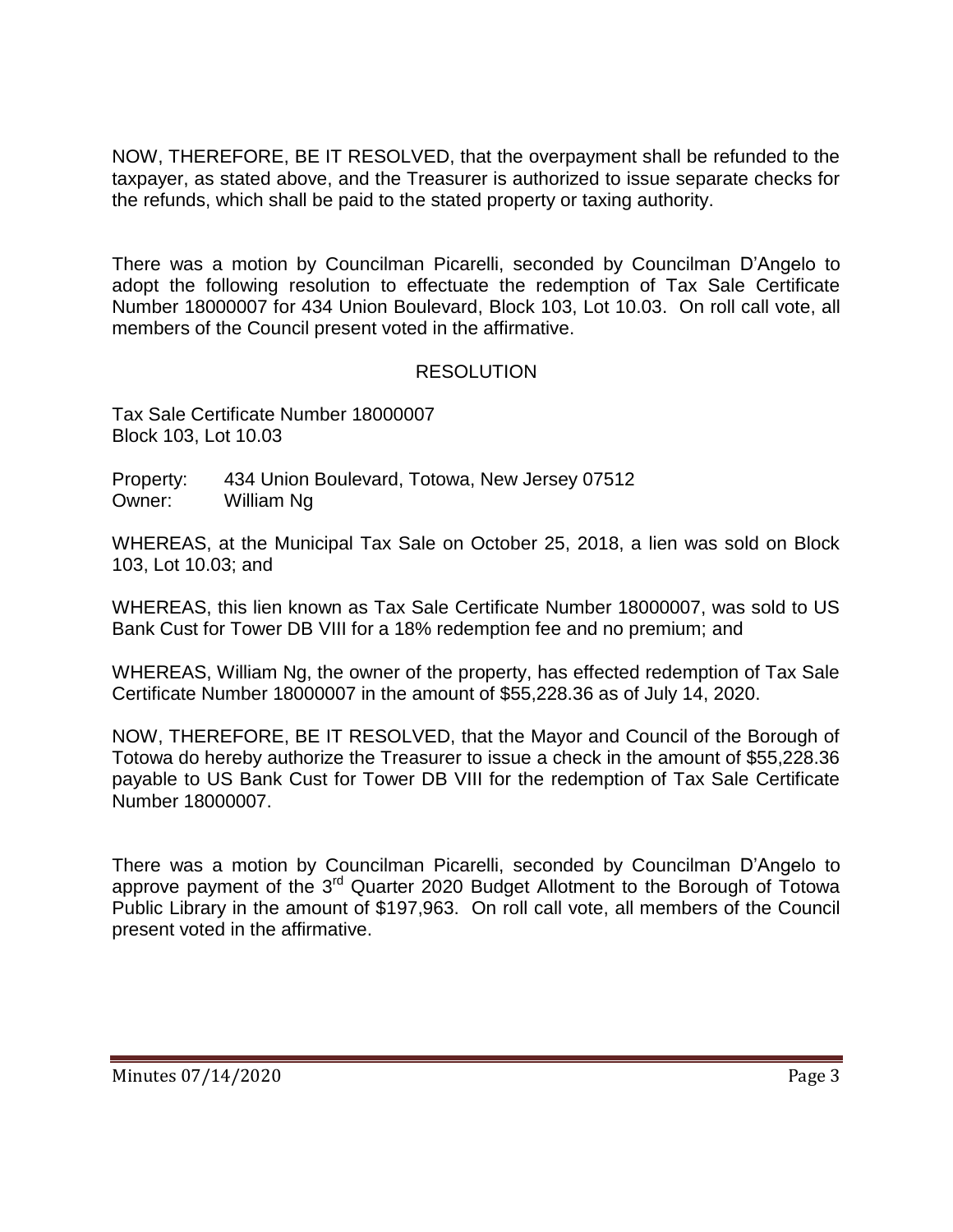There was a motion by Councilman Picarelli, seconded by Councilman D'Angelo to adopt the following Resolution Authorizing The Borough Of Totowa To Become A Member Of The North Jersey Wastewater Cooperative Pricing System. On roll call vote, all members of the Council present voted in the affirmative.

## RESOLUTION NO. 92-2020

#### RESOLUTION AUTHORIZING THE BOROUGH OF TOTOWA TO BECOME A MEMBER OF THE NORTH JERSEY WASTEWATER COOPERATIVE PRICING SYSTEM

WHEREAS, N.J.S.A 40A:11-11(5) specifically authorizes two or more contracting units to enter into a Cooperative Pricing System and Agreement for the purchase of work, materials and supplies; and

WHEREAS, in 2004, the Passaic Valley Sewerage Commission ("PVSC") joined with the Bergen County Utilities Authority and the Joint Meeting of Essex and Union Counties to form the North Jersey Wastewater Cooperative Pricing System ("NJWCPS"); and

WHEREAS, NJWCPS is a cooperative procurement program approved by the New Jersey Department of Community Affairs with a goal of utilizing the administrative purchasing services and facilities of PVSC for the provision and performance of goods and services; and

WHEREAS, PVSC serves as the lead agency of the NJWCPS; and

WHEREAS, the Borough of Totowa desires to become a member of the NJWCPS and enter into an Agreement with the NJWCPS with PVSC as the Lead Agency effective July 14, 2020 and for each renewal of the system thereafter unless the Borough of Totowa elects to formally withdraw from the system.

NOW, THEREFORE, BE IT RESOLVED, by the Mayor and Council of the Borough of Totowa, County of Passaic, State of New Jersey as follows:

1. The Mayor and Council of the Borough of Totowa hereby authorize the execution of an Agreement with the North Jersey Wastewater Cooperative Pricing System with the Passaic Valley Sewerage Commission as Lead Agency.

2. The Municipal Clerk of the Borough of Totowa is hereby directed to submit a copy of this adopted Resolution, along with an executed Agreement, to the Passaic Valley Sewerage Commission.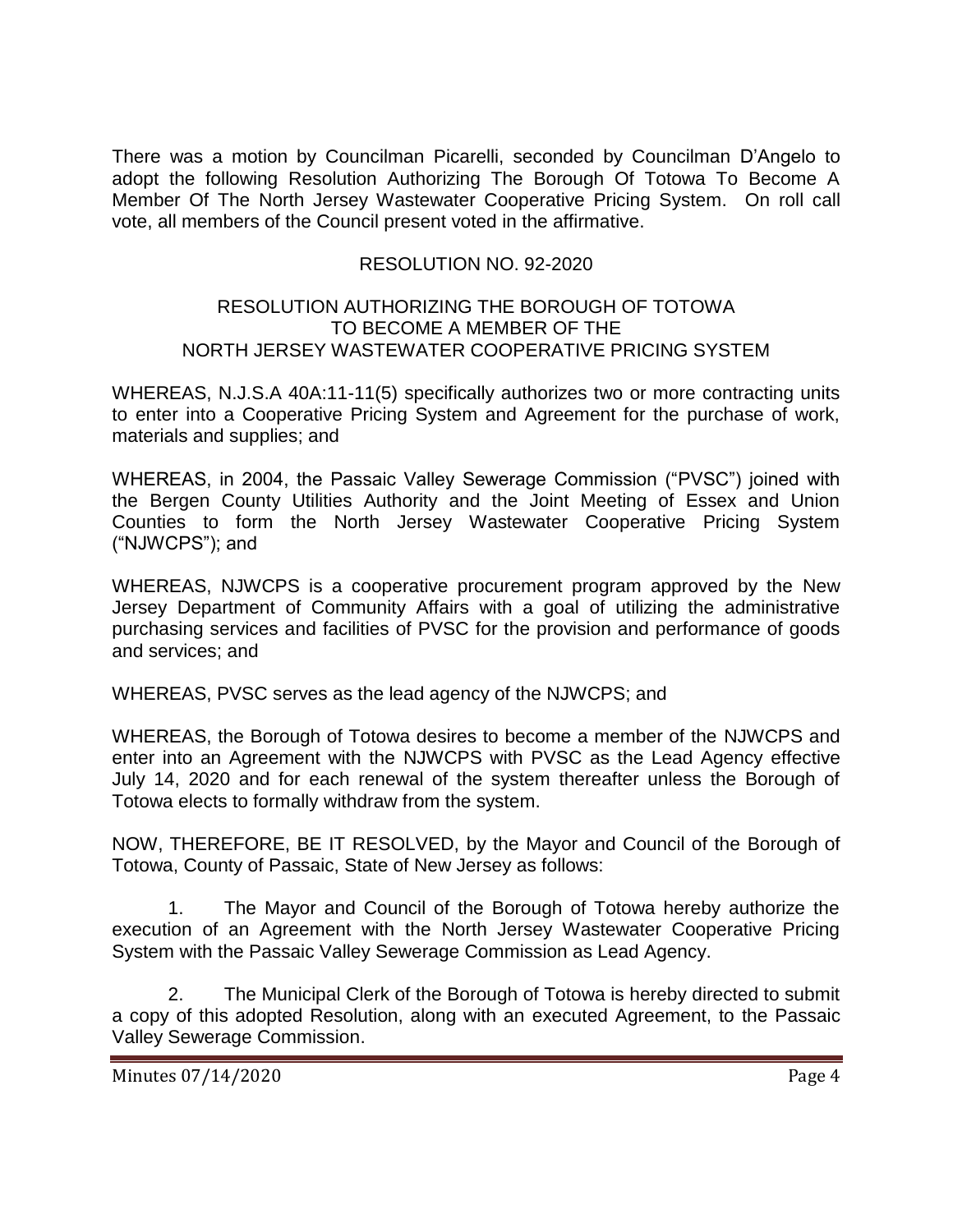3. This Resolution shall take effect immediately upon final passage according to law.

4. Appropriate Borough of Totowa officials are authorized and directed to perform all required acts for the purpose of this Resolution.

COMMITTEE ON PUBLIC SAFETY:

A retirement letter was received from Police Captain Frank DeCeglie effective October 1, 2020 and a request to retain his service handgun. There was a motion by Councilman D'Angelo, seconded by Councilman Capo to accept his retirement and approve his request to retain his service handgun. On roll call vote, all members of the Council present voted in the affirmative.

There was a motion by Councilman D'Angelo, seconded by Councilman Capo to adopt the following Resolution Authorizing The Purchase And Delivery Of Portable Radios For The Borough Of Totowa Fire Department Lincoln And Riverview Fire Companies. On roll call vote, all members of the Council present voted in the affirmative.

## RESOLUTION NO. 93-2020

### RESOLUTION AUTHORIZING THE PURCHASE AND DELIVERY OF PORTABLE RADIOS FOR THE BOROUGH OF TOTOWA FIRE DEPARTMENT LINCOLN AND RIVERVIEW FIRE COMPANIES

WHEREAS, the Borough of Totowa Fire Chief has requested the purchase and delivery of new portable radios that will be used by the members of the Borough of Totowa Fire Department Lincoln and Riverview Fire Companies; and

WHEREAS, the Mayor and Council of the Borough of Totowa have determined that there is a need for this equipment which will enable our volunteer firefighters to respond to emergency calls; and

WHEREAS, the Mayor and Council of the Borough of Totowa desire to authorize the purchase and delivery of new portable radios for the Borough of Totowa Fire Department Lincoln and Riverview Fire Companies; and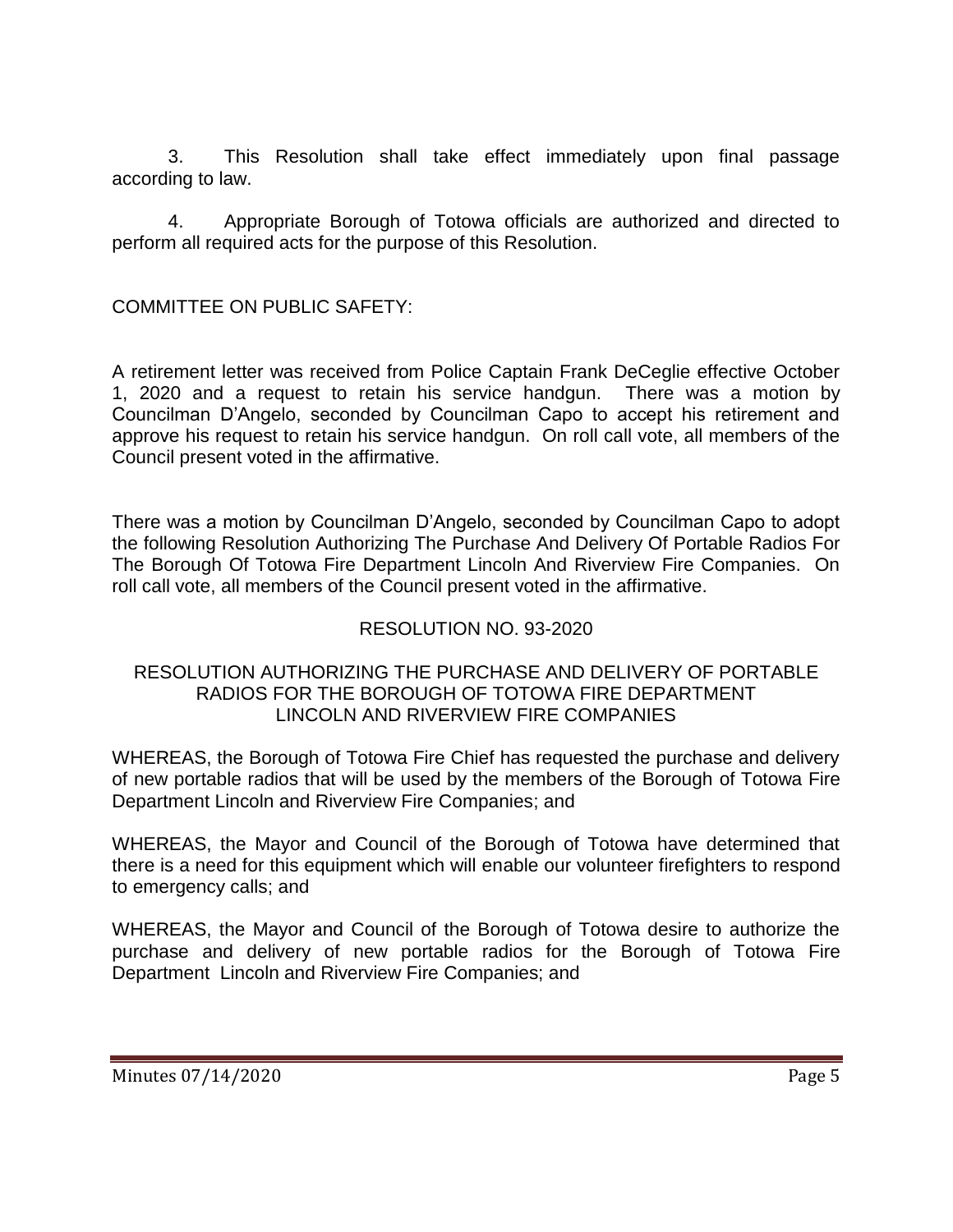WHEREAS, Morris County Cooperative Pricing Council Contract No. 41 has been awarded to Northeast Communications, 244 East Union Turnpike, Wharton, New Jersey 07885 for the purchase of delivery of new portable radios; and

WHEREAS, pursuant to the applicable New Jersey State laws, the purchase of this equipment may be authorized without public bidding.

NOW, THEREFORE, BE IT RESOLVED, that the Mayor and Council of the Borough of Totowa do hereby authorize the purchase of delivery of new portable radios for the Borough of Totowa Fire Department Lincoln and Riverview Fire Companies from Northeast Communications in the amount of \$14,520.60.

BE IT FURTHER RESOLVED, that the Mayor and Municipal Council of the Borough of Totowa do hereby authorize the Municipal Clerk and Fire Chief to execute any and all instruments relating thereto.

COMMITTEE ON PUBLIC WORKS:

There was a motion by Councilman Bucher, seconded by Councilwoman Palazzo to approve Payment Estimate No. 5 (Final) in the amount of \$14,019.88 to Manor II Electric, Inc. for the DPW Garage and Shepherds Lane Pump Station Generator Improvements. On roll call vote, all members of the Council present voted in the affirmative.

COMMITTEE ON ENGINEERING & PUBLIC PROPERTY:

A letter was received from the Totowa Public Library requesting permission to use the Municipal Parking Lot for a Farmer's Market on the following Friday's: July 10, 17, 24, 31, August 7, 14, 21 & 28, 2020 from 8:00 a.m. – 2:00 p.m. There was a motion by Councilman Capo, seconded by Councilwoman Andriani to approve the request. On roll call vote, all members of the Council present voted in the affirmative.

A letter was received from St. Michael's Marshals Law Enforcement Motorcycle Club requesting permission to use the PAL Parking Lot on Saturday, July 25, 2020 from 2:00  $-10:00$  p.m. for their 5<sup>th</sup> Anniversary Party. There was a motion by Councilman Capo, seconded by Councilwoman Andriani to approve the request. On roll call vote, all members of the Council present voted in the affirmative.